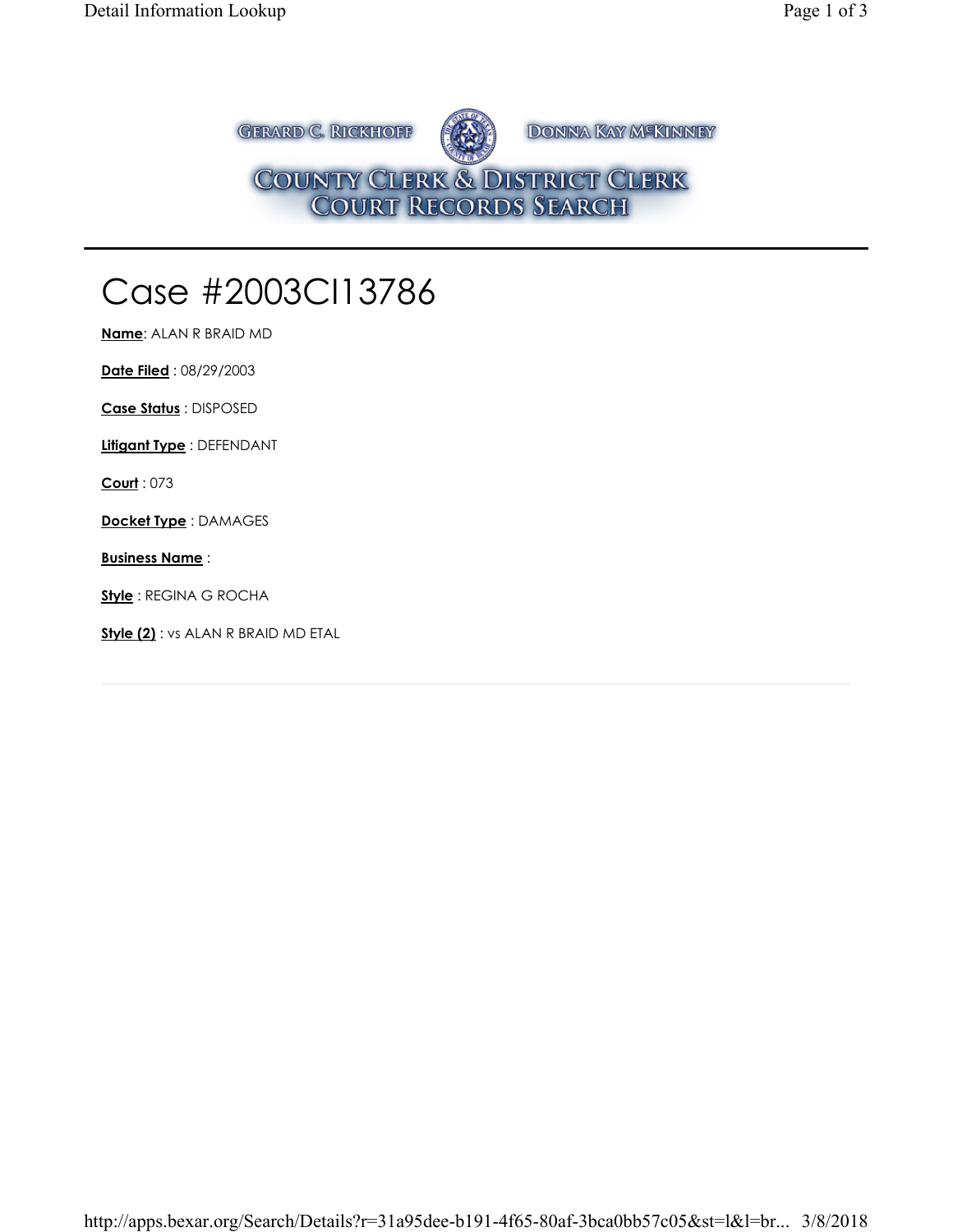## Case History

*Currently viewing 1 through 20 of 169 records*

| Sequence | <b>Date Filed</b> | <b>Description</b>                                                                                                               |
|----------|-------------------|----------------------------------------------------------------------------------------------------------------------------------|
| P00149   | 1/13/2015         | FILE IMAGED/VENDOR/ALL DOC FILED PRIOR TO 2008 CONTAINED WITHIN                                                                  |
| S00009   | 11/3/2005         | NOTICE OF ORDER RULE 306A<br>RICHARD J KARAM<br>ISSUED: 11/3/2005                                                                |
| S00008   | 11/3/2005         | NOTICE OF ORDER RULE 306A<br><b>JOANNE SUMMERHAYS</b><br>ISSUED: 11/3/2005                                                       |
| S00007   | 11/3/2005         | NOTICE OF ORDER RULE 306A<br><b>TYLER SCHEUERMAN</b><br>ISSUED: 11/3/2005<br>RETURNED: 11/10/2005                                |
| S00006   | 11/3/2005         | NOTICE OF ORDER RULE 306A<br>KATHLEEN CASSIDY GOODMAN<br>ISSUED: 11/3/2005                                                       |
| O00011   | 10/26/2005        | NOTICE NON SUIT R162 W/PREJUDICE<br><b>JUDGE: NO SIGNATURE REQUIRED</b><br><b>VOL: 2797 PAGE: 2516 PAGE COUNT: 2</b>             |
| P00148   | 10/26/2005        | <b>BILL OF COST NOT MENTIONED</b>                                                                                                |
| P00147   | 10/26/2005        | CASE CLOSED DISMISSED BY PLAINTIFF                                                                                               |
| P00146   | 10/26/2005        | NOTICE NON SUIT R162 W/PREJUDICE                                                                                                 |
| P00143   | 10/17/2005        | ARCHIVES EX-PLED RETURNED<br>1333                                                                                                |
| P00145   | 10/12/2005        | NOTICE OF DELIVERY OF<br>C/MED/R FOR CARLIN UTTERBACK MD<br><b>RE: REGINA G ROCHA</b>                                            |
| P00142   | 10/12/2005        | ARCHIVES EX-PLED DELIVERED TO:<br>RAUL OUT OF BX#1333                                                                            |
| O00010   | 10/10/2005        | REPORT OF JUDICIAL APPT. & APPR. OFPAYMENT OF FEE<br><b>JUDGE: RICHARD E. PRICE</b><br><b>VOL: 2790 PAGE: 2970 PAGE COUNT: 1</b> |
| O00009   | 10/10/2005        | REPORT OF JUDICIAL APPT, & APPR, OFPAYMENT OF FEE<br>JUDGE: RICHARD E. PRICE<br>VOL: 2790 PAGE: 2968 PAGE COUNT: 1               |
| P00144   | 10/10/2005        | MEDIATOR'S REPORT MEDIATION SUCCESSFUL / OTC                                                                                     |
| P00141   | 10/7/2005         | <b>ARCHIVES EX-PLED RETURNED</b><br>1347,1333                                                                                    |
| P00140   | 10/7/2005         | ARCHIVES EX-PLED DELIVERED TO:<br>RAUL OUT OF BX#1347,1333                                                                       |
| T00139   | 9/23/2005         | MOTION FOR CONTINUANCE                                                                                                           |